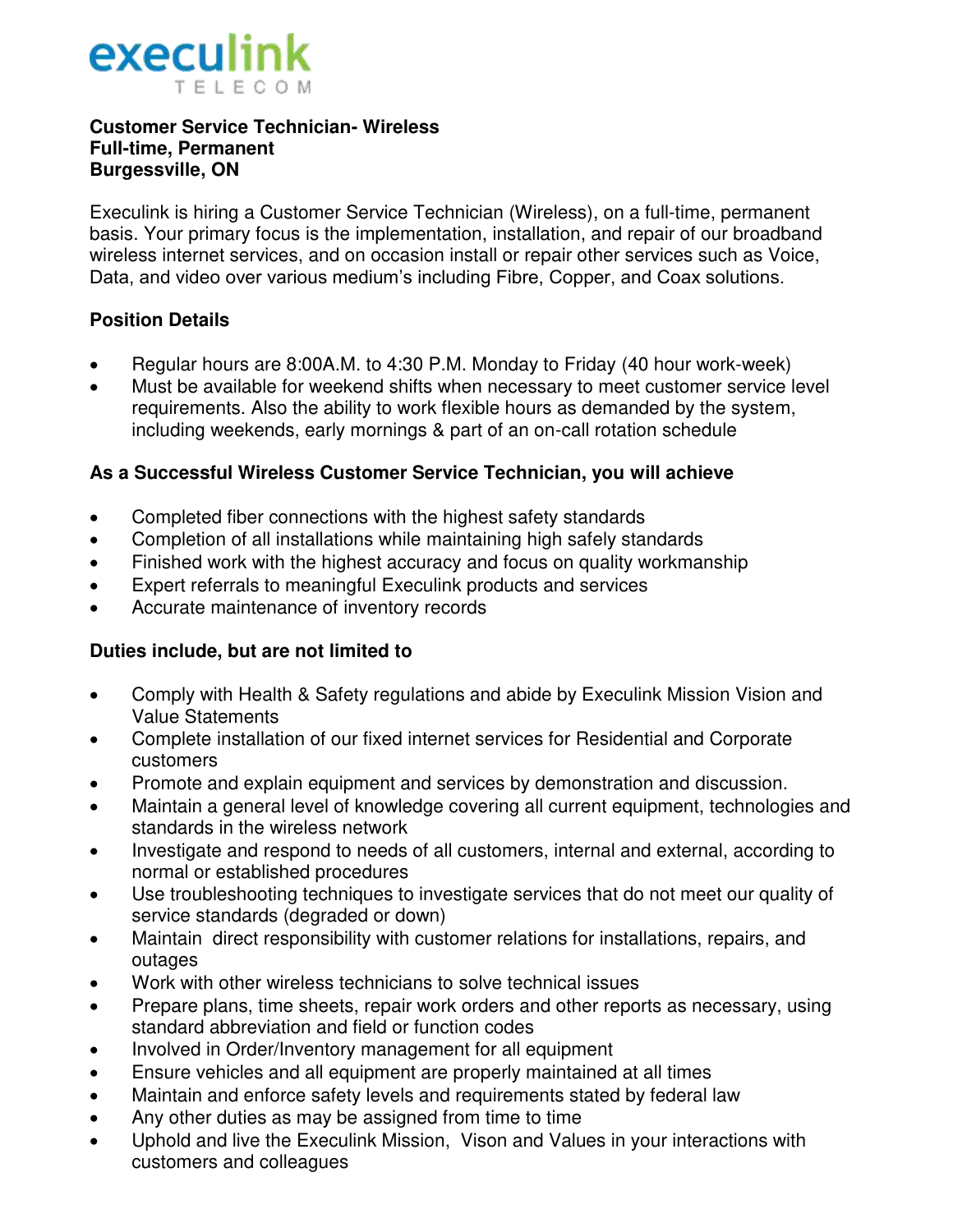# **What You Offer**

- Must not be colour blind or afraid of heights climb up to 200 ft.
- Must be comfortable wearing all necessary climbing safety gear as part of PPE
- Must be able to consistently lift up to 75lbs and able to handle the physical aspects of the job which include climbing, lifting and carrying as well as working in adverse weather conditions
- Must be open to completing and passing the following training: Fall Arrest, Working at Heights, Emergency First Aid and Ladder Training
- Must have a valid Class G Driver's License, clean driving record and reliable transportation
- Skilled in performing cabling, mechanical jobs and the use of power tools
- Computer proficiency with working knowledge of Microsoft products is required
- Knowledge in Wireless Broadband Networks
- Knowledge in ADSL, VDSL, and Fiber Services, and related test equipment. is an asset
- Proven ability to identify potential problems and challenging situations, take appropriate action, implement solutions or seek the assistance of the Technician and/or Supervisor as required
- Proven ability to perform required responsibilities independently with limited supervision and direction and also work under the pressure of time constraints in a fast-paced, changing environment
- Ability to work in a team environment
- Must have the ability to communicate in a clear, concise and professional manner with a strong focus on customer service
- Execulink requires successful candidates to provide proof of COVID-19 vaccinations as approved for use by Health Canada

## **What We Offer**

- A competitive wage with a comprehensive benefits package including medical, dental, vision & retirement savings for full-time, permanent employees.
- Health & wellness program and access to LifeWorks
- A generous employee discount plan for Execulink services
- Tuition reimbursement program
- Interest free computer loans!

### **How to Apply**

- In your cover letter, tell us why you think you would excel as a member of our team!
- Submit your cover letter and resume in confidence to [work@execulinktelecom.ca](mailto:work@execulinktelecom.ca) for review.

### **About Us**

At Execulink Telecom, the largest locally owned independent telecom company in Southwestern Ontario, our only goal is to enhance your lifestyle at home, work and play. As we grow rapidly, we have an unwavering commitment to continue to build a positive team, with a friendly, family spirited approach. The selection of exceptional talent is important to us! When you join Execulink, you're joining a team that's focused on not only providing an